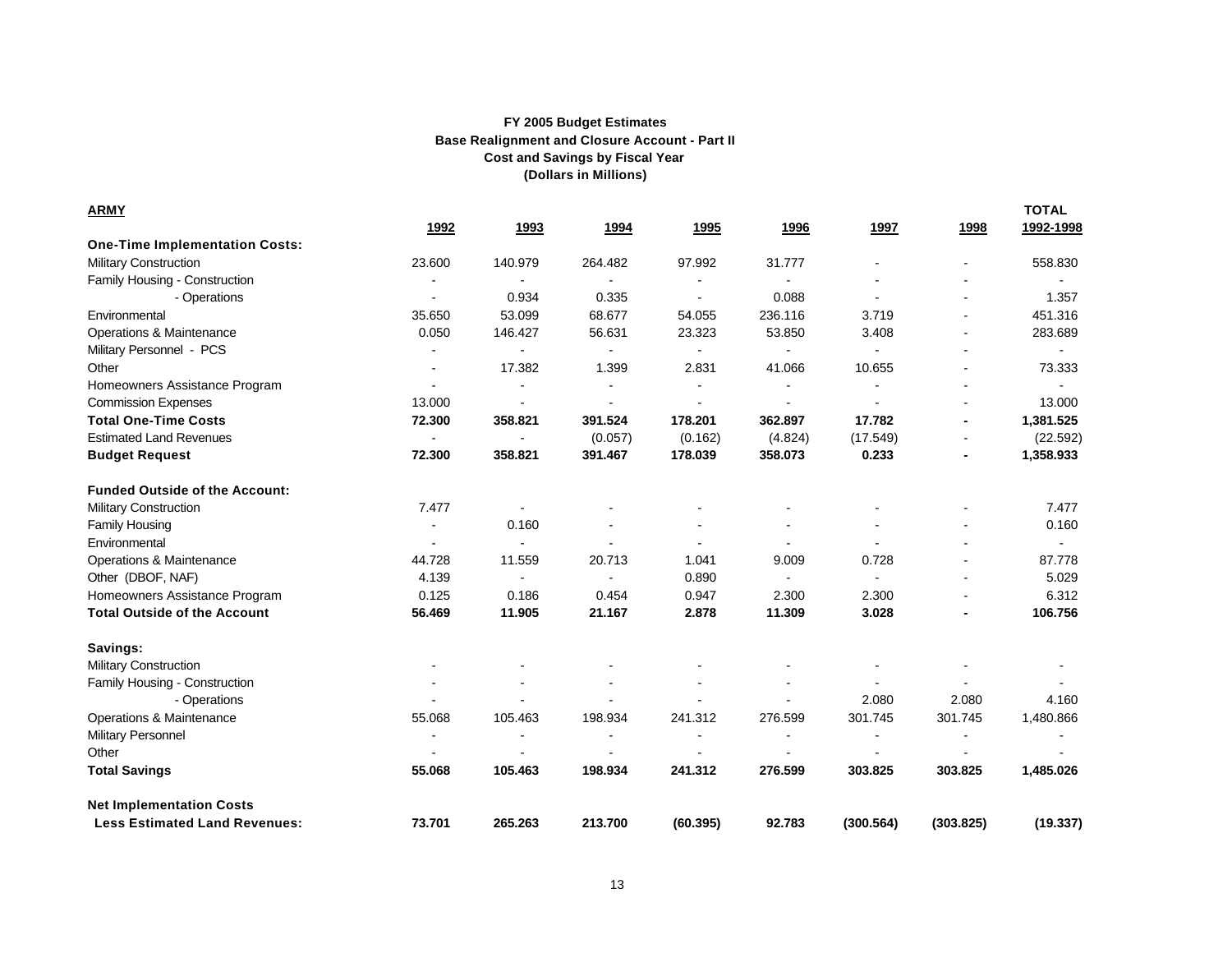| <b>NAVY</b>                           |                |                |                |           |                |                |           | <b>TOTAL</b> |
|---------------------------------------|----------------|----------------|----------------|-----------|----------------|----------------|-----------|--------------|
|                                       | 1992           | 1993           | 1994           | 1995      | 1996           | 1997           | 1998      | 1992-1998    |
| <b>One-Time Implementation Costs:</b> |                |                |                |           |                |                |           |              |
| <b>Military Construction</b>          | 20.262         | 152.519        | 272.672        | 38.653    | 88.547         |                |           | 572.653      |
| Family Housing - Construction         |                |                |                |           | $\blacksquare$ |                |           |              |
| - Operations                          |                | 0.500          |                |           | $\blacksquare$ |                |           | 0.500        |
| Environmental                         | 47.316         | 95.875         | 145.341        | 94.964    | 82.942         | 51.589         | 50.875    | 568.902      |
| Operations & Maintenance              | 0.222          | 88.778         | 221.839        | 141.324   | 233.682        | 38.098         | 11.068    | 735.011      |
| Military Personnel - PCS              |                | 4.728          | 6.406          | 0.318     | 0.177          |                |           | 11.629       |
| Other                                 |                | 9.600          | 12.369         | 45.927    | 2.315          |                |           | 70.211       |
| Homeowners Assistance Program         |                |                |                |           |                |                |           |              |
| <b>Commission Expenses</b>            |                | $\blacksquare$ |                |           |                |                |           |              |
| <b>Total One-Time Costs</b>           | 67.800         | 352.000        | 658.627        | 321.186   | 407.663        | 89.687         | 61.943    | 1,958.906    |
| <b>Estimated Land Revenues</b>        |                |                |                |           | (1.328)        | (1.393)        | (0.349)   | (3.070)      |
| <b>Budget Request</b>                 | 67.800         | 352.000        | 658.627        | 321.186   | 406.335        | 88.294         | 61.594    | 1,955.836    |
| <b>Funded Outside of the Account:</b> |                |                |                |           |                |                |           |              |
| <b>Military Construction</b>          | 5.943          |                |                |           |                |                |           | 5.943        |
| <b>Family Housing</b>                 | 0.829          |                |                |           |                |                |           | 0.829        |
| Environmental                         | 25.605         |                |                |           |                |                |           | 25.605       |
| Operations & Maintenance              | 0.240          |                |                |           |                |                |           | 0.240        |
| Other                                 | 8.083          | 4.930          |                |           |                |                |           | 13.013       |
| Homeowners Assistance Program         | $\blacksquare$ | $\sim$         |                |           |                |                |           | $\sim$       |
| <b>Total Outside of the Account</b>   | 40.700         | 4.930          |                |           | $\blacksquare$ |                |           | 45.630       |
| Savings:                              |                |                |                |           |                |                |           |              |
| Military Construction                 | 13.870         |                | 13.619         | 6.297     | 3.750          |                |           | 37.536       |
| Family Housing - Construction         | 51.128         |                | $\overline{a}$ |           |                | $\overline{a}$ |           | 51.128       |
| - Operations                          | 0.766          | 1.768          | 1.618          | 4.522     | 9.387          | 8.201          | 8.201     | 34.463       |
| Operations & Maintenance              | 12.661         | 18.343         | 136.037        | 233.832   | 301.438        | 305.557        | 305.557   | 1,313.425    |
| <b>Military Personnel</b>             | 1.623          | 18.530         | 49.963         | 81.890    | 123.232        | 151.983        | 151.983   | 579.204      |
| Other                                 | 19.259         | 97.719         | 100.758        | 163.944   | 199.893        | 183.251        | 183.251   | 948.075      |
| <b>Total Savings</b>                  | 99.307         | 136.360        | 301.995        | 490.485   | 637.700        | 648.992        | 648.992   | 2,963.831    |
| <b>Net Implementation Costs</b>       |                |                |                |           |                |                |           |              |
| <b>Less Estimated Land Revenues:</b>  | 9.193          | 220.570        | 356.632        | (169.299) | (231.365)      | (560.698)      | (587.398) | (962.365)    |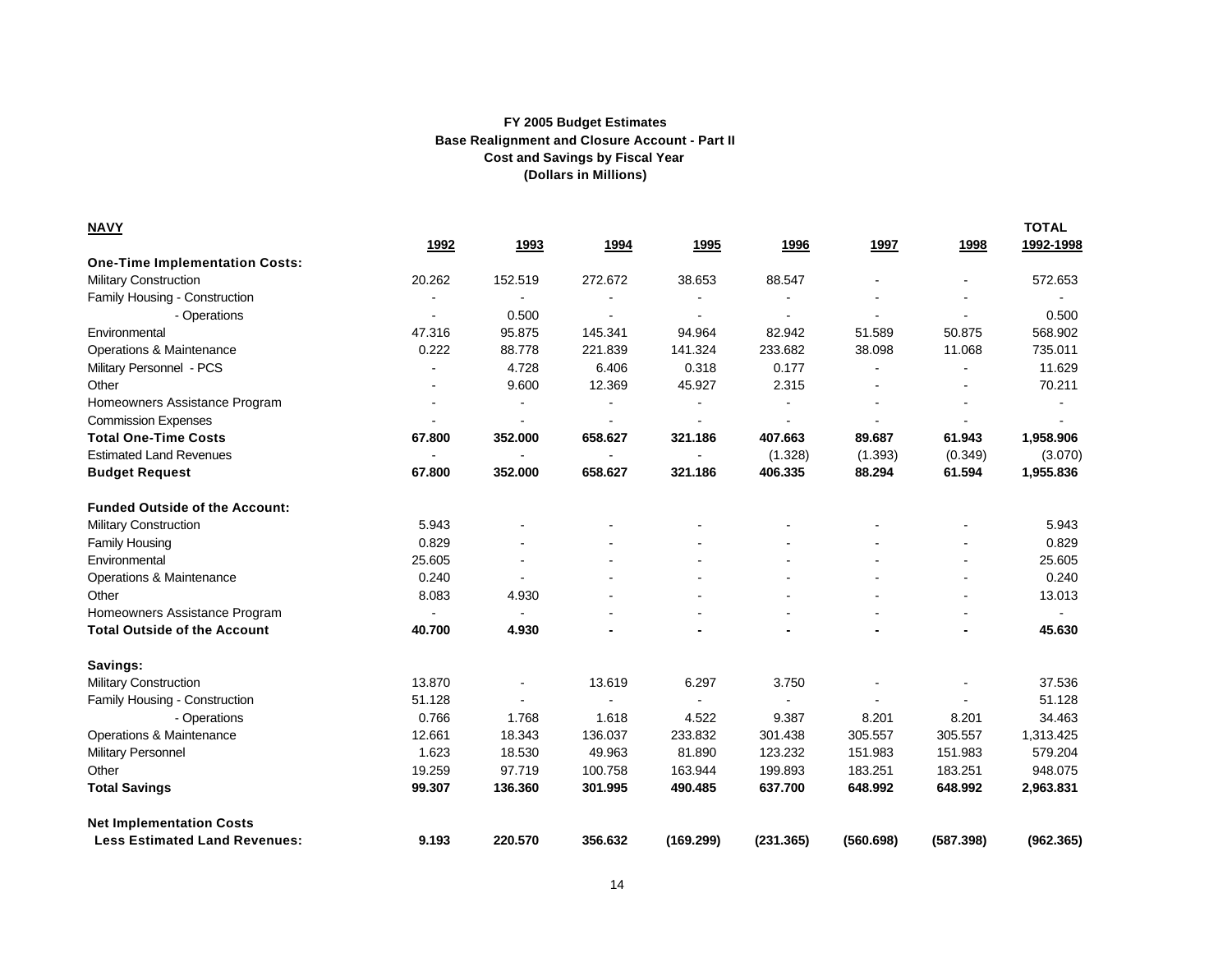| <b>AIR FORCE</b>                      |                          |                |                |                          |                |                          |           | <b>TOTAL</b>   |
|---------------------------------------|--------------------------|----------------|----------------|--------------------------|----------------|--------------------------|-----------|----------------|
|                                       | 1992                     | 1993           | 1994           | 1995                     | 1996           | 1997                     | 1998      | 1992-1998      |
| <b>One-Time Implementation Costs:</b> |                          |                |                |                          |                |                          |           |                |
| <b>Military Construction</b>          | 21.962                   | 353.791        | 31.095         | 40.740                   | 49.714         | 36.422                   |           | 533.724        |
| Family Housing - Construction         |                          |                | 0.200          |                          |                | 22.973                   |           | 23.173         |
| - Operations                          |                          |                |                |                          |                |                          |           |                |
| Environmental                         | 181.778                  | 162.734        | 63.014         | 62.196                   | 114.136        | 121.973                  |           | 705.831        |
| Operations & Maintenance              | 0.618                    | 112.866        | 88.846         | 29.421                   | 30.458         | 40.312                   |           | 302.521        |
| Military Personnel - PCS              |                          | 0.002          | 4.559          |                          |                |                          |           | 4.561          |
| Other                                 | 0.120                    | 1.179          | 3.403          | $\blacksquare$           |                |                          |           | 4.702          |
| Homeowners Assistance Program         | $\blacksquare$           |                |                |                          |                |                          |           |                |
| <b>Commission Expenses</b>            | $\blacksquare$           |                |                |                          |                |                          |           | $\blacksquare$ |
| <b>Total One-Time Costs</b>           | 204.478                  | 630.572        | 191.117        | 132.357                  | 194.308        | 221.680                  |           | 1,574.512      |
| <b>Estimated Land Revenues</b>        | $\blacksquare$           | $\overline{a}$ | $\blacksquare$ | $\blacksquare$           | $\blacksquare$ | $\blacksquare$           |           |                |
| <b>Budget Request</b>                 | 204.478                  | 630.572        | 191.117        | 132.357                  | 194.308        | 221.680                  |           | 1,574.512      |
| <b>Funded Outside of the Account:</b> |                          |                |                |                          |                |                          |           |                |
| <b>Military Construction</b>          | 9.756                    |                |                |                          |                |                          |           | 9.756          |
| Family Housing                        |                          |                |                |                          |                |                          |           | $\blacksquare$ |
| Environmental                         |                          |                |                | $\overline{\phantom{a}}$ |                |                          |           | $\blacksquare$ |
| Operation & Maintenance               | 48.617                   |                |                | 8.000                    |                |                          |           | 56.617         |
| Other                                 | $\overline{\phantom{a}}$ | $\blacksquare$ | $\blacksquare$ | $\blacksquare$           |                |                          |           | $\blacksquare$ |
| Homeowners Assistance Program         | $\blacksquare$           | 40.493         | 23.308         | 25.286                   |                |                          |           | 89.087         |
| <b>Total Outside of the Account</b>   | 58.373                   | 40.493         | 23.308         | 33.286                   |                |                          |           | 155.460        |
| Savings:                              |                          |                |                |                          |                |                          |           |                |
| <b>Military Construction</b>          | 114.528                  | 12.408         | 19.012         | 21.487                   | 22.225         | 22.985                   |           | 212.645        |
| Family Housing - Construction         |                          |                |                |                          |                | $\overline{a}$           |           |                |
| - Operations                          |                          | 21.851         | 37.294         | 42.372                   | 43.812         | 45.290                   | 45.290    | 235.909        |
| Operations & Maintenance              |                          | (3.073)        | 117.079        | 151.796                  | 161.958        | 168.108                  | 168.108   | 763.976        |
| <b>Military Personnel</b>             |                          | 152.340        | 359.911        | 451.325                  | 487.795        | 507.243                  | 507.243   | 2,465.857      |
| Other                                 |                          |                |                |                          |                | $\overline{\phantom{a}}$ |           |                |
| <b>Total Savings</b>                  | 114.528                  | 183.526        | 533.296        | 666.980                  | 715.790        | 743.626                  | 720.641   | 3,678.387      |
| <b>Net Implementation Costs</b>       |                          |                |                |                          |                |                          |           |                |
| <b>Less Estimated Land Revenues:</b>  | 148.323                  | 487.539        | (318.871)      | (501.337)                | (521.482)      | (521.946)                | (720.641) | (1,948.415)    |